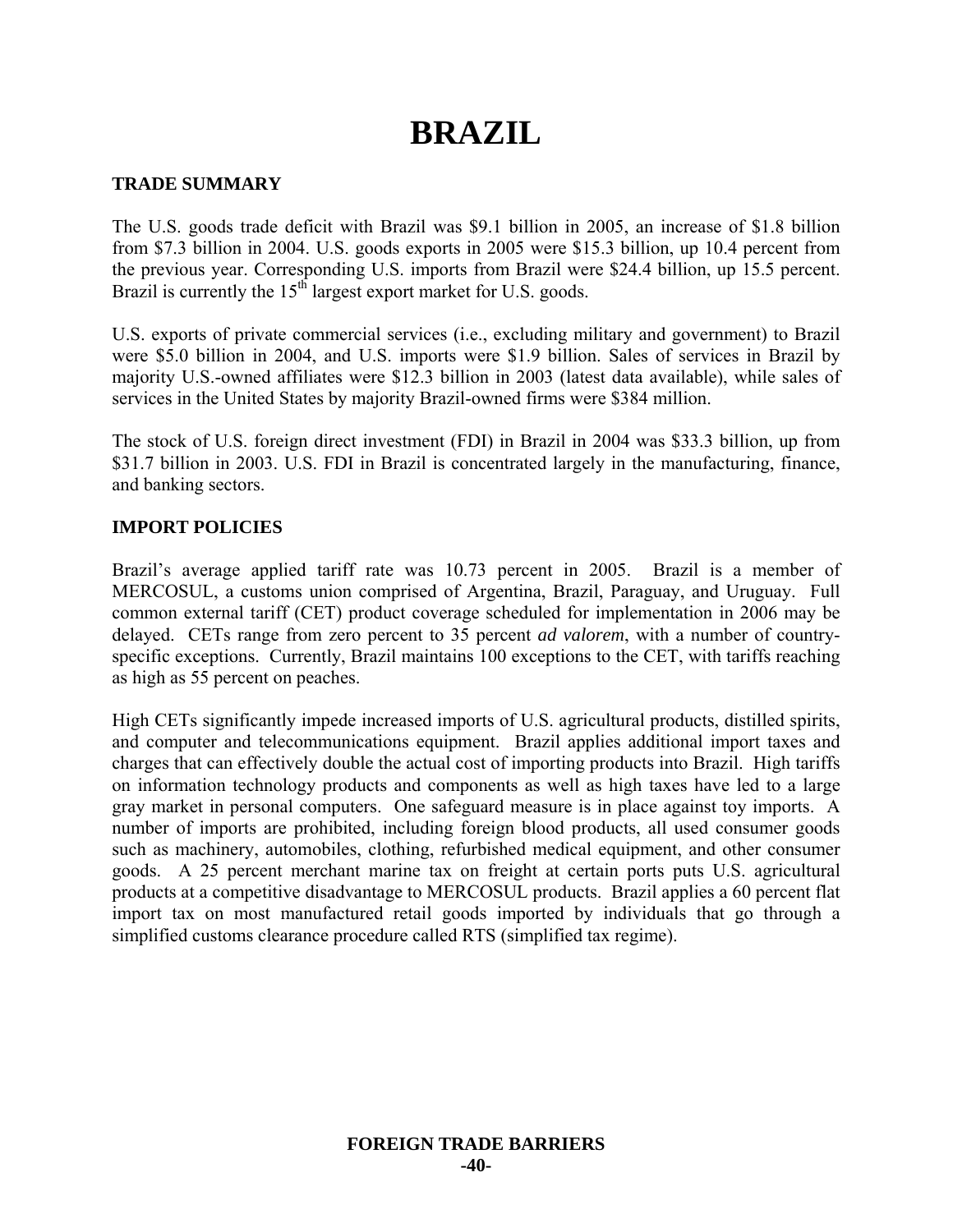#### **Import Licensing/Customs Valuation**

All importers must register with the Secretariat of Foreign Trade (SECEX) to access the SISCOMEX computerized trade documentation system. SISCOMEX registration requirements are onerous, including a minimum capital requirement. In addition, fees are assessed for each import statement submitted through SISCOMEX. Most imports into Brazil are covered by an "automatic import license" regime. Brazil's non-automatic import licensing system includes imports of products that require authorization from specific ministries or agencies such as beverages (Ministry of Agriculture), pharmaceuticals (Ministry of Health), and arms and munitions (National Defense Ministry). Although a list of products subject to non-automatic import licensing procedures is published on the Brazilian Ministry of Development, Industry and Trade website, specific information related to non-automatic import license requirements and explanations for rejections of non-automatic import license applications are lacking. These measures have made importing into Brazil less transparent and more cumbersome for U.S. exporters.

U.S. companies continue to complain that Brazil employs a variety of customs-related non-tariff barriers including onerous and burdensome documentation requirements and inconsistent interpretations of the law. Also, the Ministry of Health's regulatory agency, ANVISA, must approve product registrations for imported processed food products and food supplement products. Currently, the registration process at ANVISA takes about 90 days for new products. On March 1, 2000, the term of validity for such a registration was shortened. Registration fees for these imports, as well as for medical and pharmaceutical products, have increased significantly. Implementation of such import measures continues to have a negative impact on U.S. exports, especially given the high tariffs on medical equipment.

The United States has raised a concern with Brazil that the state of Rio de Janeiro administers the ICMS tax (a value-added tax collected by individual states) in a way that provides a preferential tax advantage to a Brazilian soda ash supplier located within the state. Similarly, some U.S. companies have raised concerns about the arbitrary application of various quotas and nonautomatic import licensing procedures, such as authorizations from the Federal Police and the Nuclear Regulatory Agency. For example, Brazil maintains extremely restrictive import quotas and requires non-automatic import license approval for imports of lithium compounds, including lithium carbonate and lithium hydroxide, citing the potential nuclear applications of these products. These products, however, are widely available without restriction in global markets. The United States has raised this issue with Brazil on several occasions, both bilaterally and in the WTO.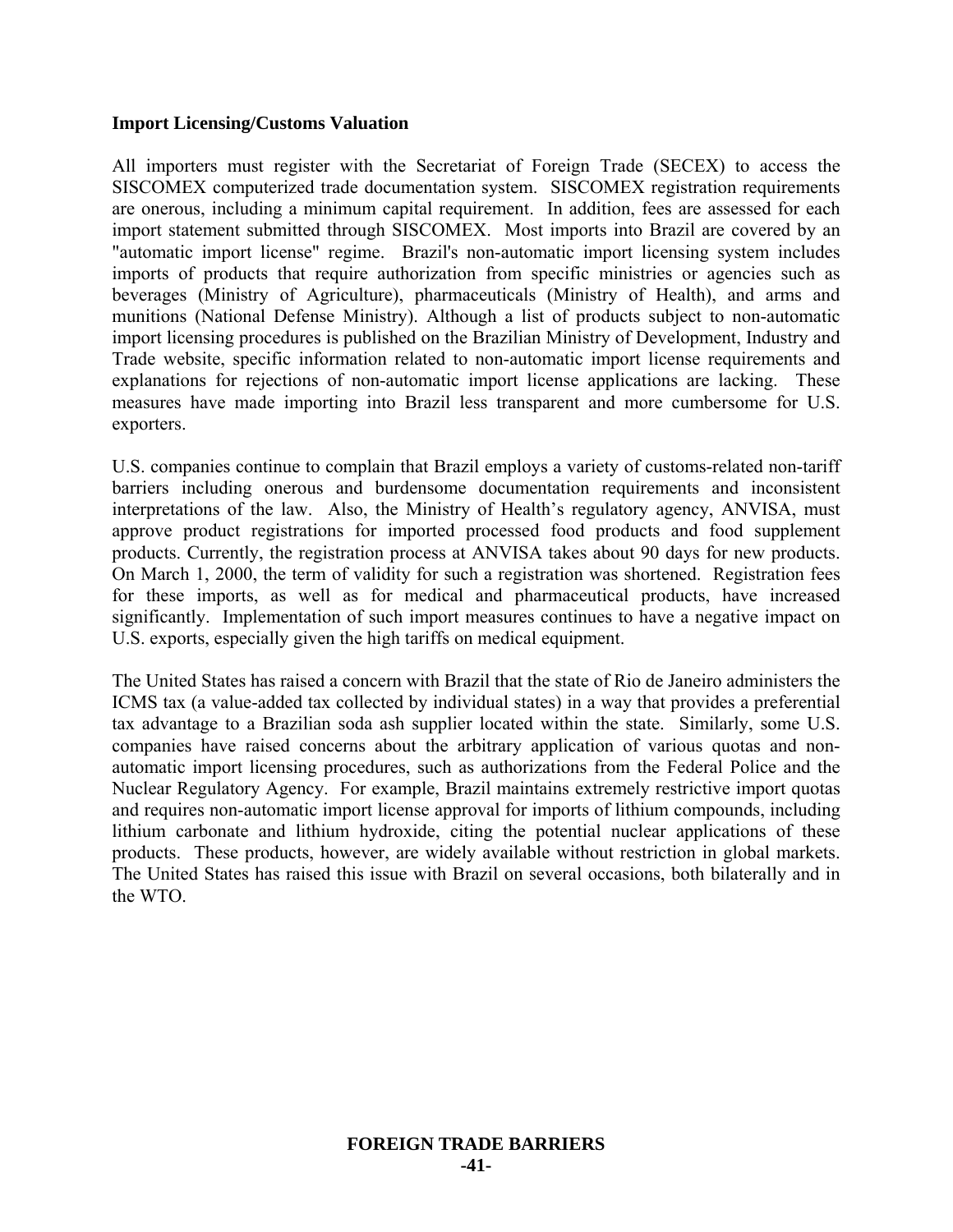## **STANDARDS, TESTING, LABELING AND CERTIFICATION**

### **Sanitary and Phytosanitary Measures**

While some progress has been made in the area of sanitary and phytosanitary measures, significant issues remain that restrict U.S. agricultural and food exports. For example, due to concerns about bovine spongiform encephalopathy (BSE), Brazil restricts U.S. exports of lowrisk beef without scientific justification and contrary to international standards. Brazil continues to prohibit the import of poultry and poultry products from the entire United States. Brazil has indicated that these restrictions are based, in part, on an alleged lack of reciprocity. Brazil's ban on durum and white wheat from the states of Washington, Oregon, Idaho, California, Nevada, and Arizona due to phytosanitary concerns remains in place. While the United States understands that some of these SPS measures are being rewritten, the ban continues to adversely affect U.S. agricultural exports.

#### **Biotechnology**

Brazil's National Congress approved on March 2, 2005 the so-called Biosafety Bill, which replaced the previous legal framework in use since 1995 under which agricultural biotechnology was developed in Brazil. Brazil's President signed the Biosafety Bill, converting it into Law 11,105, on March 24, 2005. This law, which also includes provisions for stem cell research, became effective on March 28, 2005 after its publication in Brazil's official registry (Diario Oficial). Implementing regulations for the law were issued by presidential decree on November 23, 2005.

Although Law 11,105 has improved the quality of public debate on biotechnology in Brazil and provided a frame of reference for judicial proceedings, there are still some outstanding issues. For instance, other concerns include the application of the labeling regulations for biotech products, marketing and transportation restrictions in some states, widespread use of pirated (biotech) soybean and cotton seeds, and a pending court case between Monsanto and environmental and consumer NGOs. Also, on June 22, 2005, the Federal Public Prosecutor filed a lawsuit in Brazil's Supreme Court called Direct Action of Unconstitutionality (ADIN) against the new Biosafety Law. ADIN is a legal instrument based on Brazil's constitution that allows a challenge in the highest court of any law that is considered to be unconstitutional.

## **GOVERNMENT PROCUREMENT**

Brazil is not a signatory to the WTO Agreement on Government Procurement, and transparency in Brazil's procurement processes is at times lacking. The United States government has received complaints concerning lack of transparency and preferences for Brazilian products in tenders for government and hospitals, including for domestically produced medical equipment. Limitations on foreign capital participation in procurement bids reportedly impair access for potential service providers in the energy, construction, security and defense sectors. Brazilian federal, state and municipal governments, as well as related agencies and companies, in general follow a "buy national" policy.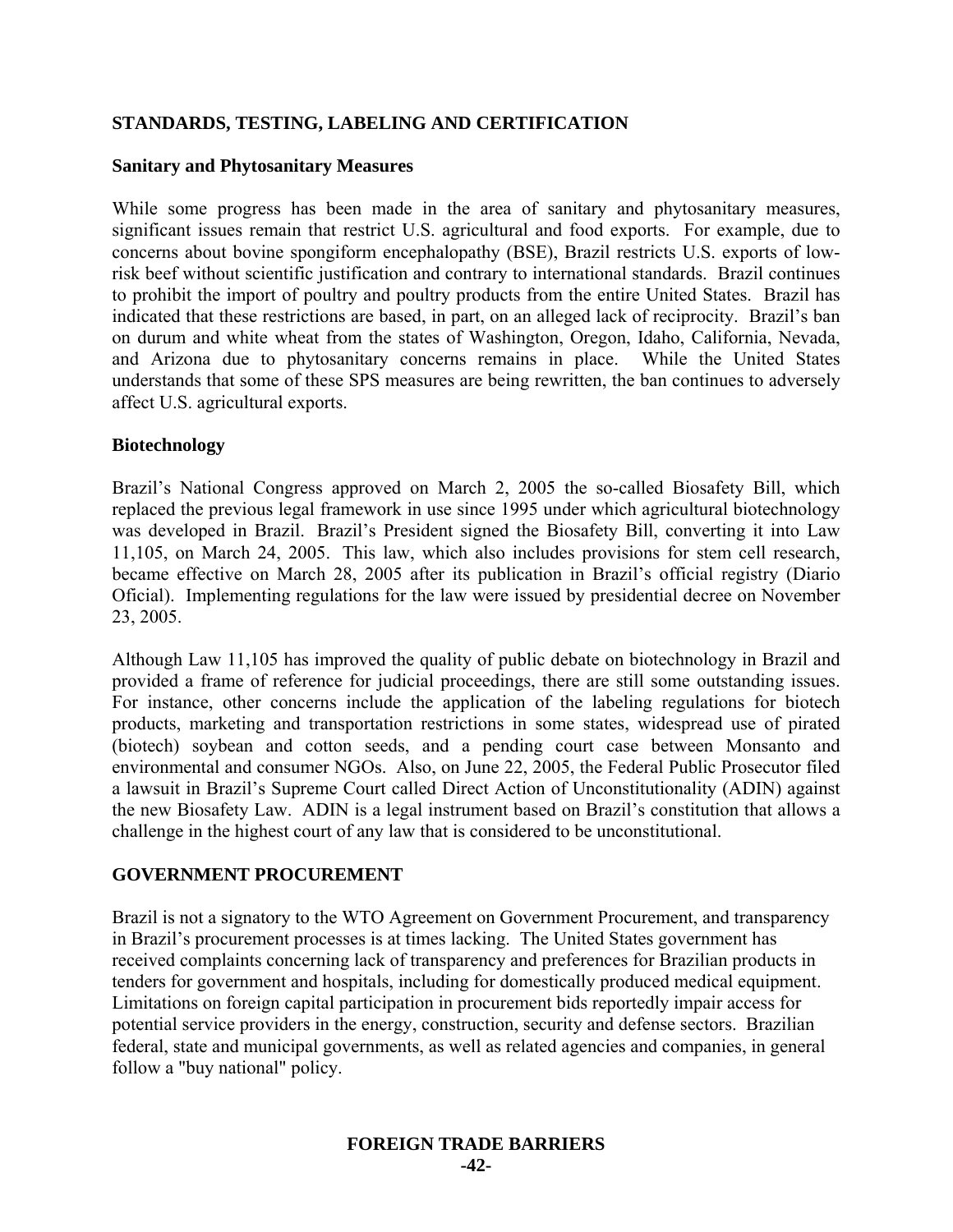Law 8,666 (1993), which covers most government procurement other than informatics and telecommunications, requires non-discriminatory treatment for all bidders regardless of the nationality or origin of the product or service. However, the law's implementing regulations allow consideration of non-price factors, giving preferences to certain goods produced in Brazil and stipulating local content requirements for eligibility for fiscal benefits.

Decree 1,070 (1994), which regulates the procurement of information technology goods and services, requires federal agencies and parastatal entities to give preferences to locally produced computer products based on a complicated and nontransparent price/technology matrix. However, Brazil permits foreign companies to compete in any procurement-related multilateral development bank loans and opens selected procurements to international tenders.

## **EXPORT SUBSIDIES**

The Government of Brazil offers a variety of tax, tariff, and financing incentives to encourage production for export and the use of Brazilian-made inputs in domestic production. For example, Brazil's National Bank for Economic and Social Development (BNDES) provides long-term financing to Brazilian industries through several different programs. The interest rates charged on this financing are customarily lower than the prevailing market interest rates for domestic financing. One BNDES program, FINAME, provides capital financing to Brazilian companies for, among other things, expansion and modernization projects as well as acquisition or leasing of new machinery and equipment. One goal of this program is to support the purchase of domestic over imported equipment and machinery. These programs can be used for financing capacity expansions and equipment purchases in industries such as steel and agriculture.

On November 21, 2005, Brazil's President signed Law 11,196 which contains provisions originally included in Provisional Measures (MP) 255/2005 and 252/2005 (commonly referred to as MP do Bem) that provide tax benefits to qualifying exporters. The law's Special Regime for the Information Technology Exportation Platform (REPES) suspends PIS/PASEP and COFINS taxes on goods and services imported by companies that commit to export software and information technology services to the extent that those exports account for over 80 percent of annual gross income. The MP's Special Regime for the Acquisition of Capital Goods by Exporting Enterprises (RECAP) suspends these same taxes on new machines, instruments and equipment imported by companies that commit for a period of at least three years to exports goods and services such that they account for at least 80 percent of overall gross income.

# **INTELLECTUAL PROPERTY RIGHTS (IPR) PROTECTION**

## **Patents and Trademarks**

Brazil's industrial property law (Law 9,279/1996) became effective in May 1997. Concerns continue about a provision in Brazil's industrial property law that prohibits importation as a means of satisfying the requirement that a patent be "worked" in Brazil. This issue was the subject of a U.S. dispute settlement proceeding at the WTO, which was terminated without prejudice in June 2001.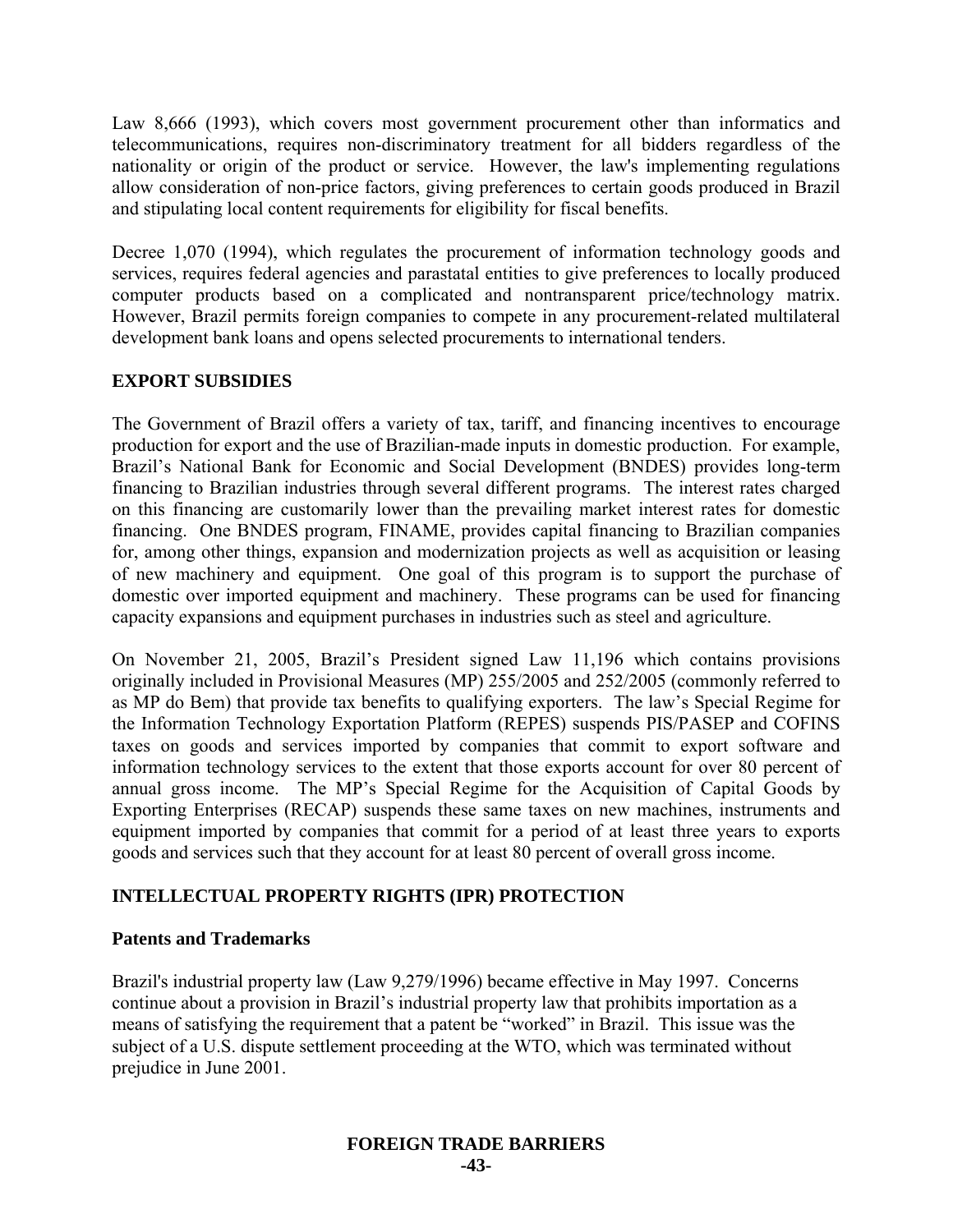The dispute was terminated based on Brazil's commitment to provide advance notice to, and hold consultations with, the United States should it deem it necessary in the future to grant a compulsory license for failure to work a patent.

Invoking TRIPS provisions, Brazil has at times threatened to issue compulsory licenses for antiretrovirals used in treating HIV/AIDS if satisfactory supply agreements, including a reduction in prices, could not be reached with patent-holders. To date, Brazil has not issued such a license. Negotiations were successfully completed with one U.S. pharmaceutical company in 2005 and are on-going with two others.

Law 10,196 (2001) includes some problematic provisions, including a requirement that Health Ministry (ANVISA) approval be obtained prior to the issuance of a pharmaceutical patent. This raises a concern with respect to Article 27 of the TRIPS Agreement, which U.S. officials have communicated to Brazilian counterparts, and has contributed, to a backlog in patent issuance.

Although Brazil's National Institute for Industrial Property (INPI) received a \$10 million increase in its budget in 2004 and authorization to hire an additional 450 people over the next several years, including 300 patent examiners, INPI was unable to significantly expand its staff in 2005 due to bureaucratic delays. INPI is projecting that it will take another five to six years to work through patent and trademark application backlogs. Industry estimates the backlog to be 70,000 patents of which 21,000 are for pharmaceutical products and 600,000 trademark applications.

The United States government has also received complaints that unauthorized copies of pharmaceutical products have received sanitary registrations that rely on undisclosed tests and other confidential data, raising concerns of consistency with TRIPS Article 39.3.

Law 10,603 (2002) on data confidentiality covers pharmaceuticals for veterinary use, fertilizers, agrotoxins, and their components and related products. The law does not cover pharmaceuticals for human use. If the product is not commercialized within two years of the date of sanitary registration, third parties may request use of the data for registration purposes.

# **Copyrights**

Brazil's Law 9,610 (1998) on copyrights included changes intended to bring Brazil into compliance with the Berne Convention and TRIPS. A 1998 software law protects computer programs for 50 years as "literary works," and makes software infringement a fiscal and an intellectual property crime. Brazil is not a party to the World Intellectual Property Organization Treaties on Copyright, and Performances and Phonograms.

Piracy remains a serious problem. The International Intellectual Property Alliance (IIPA) estimated losses due to piracy of copyrighted materials in Brazil totaled at least \$ 858.5 million in 2005. The U.S. government has engaged intensively with the Brazilian government on copyright enforcement as a result of the review of Brazil's benefits under the Generalized System of Preferences (GSP) trade program, which was prompted by an IIPA petition charging that Brazil had failed to offer adequate protection to copyrighted materials.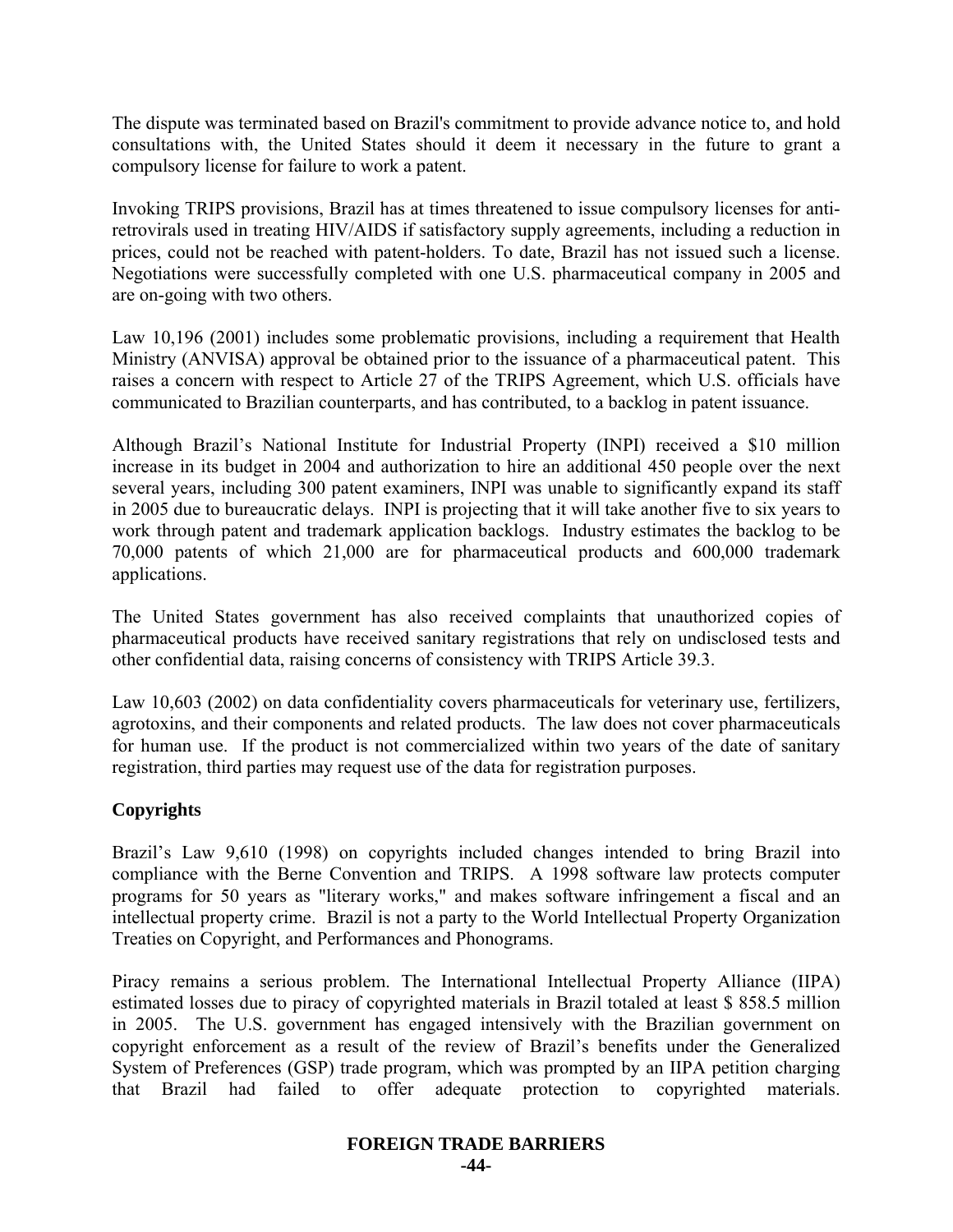Positive initiatives taken by the Brazilian government, in particular formation of a public-private National Anti-Piracy Council, development of a national action plan to combat piracy, and increased police actions, led to closure of the GSP Review in early January 2006. While the recent progress was significant in improving Brazil's institutional capacity to combat piracy, the Administration will continue to seek further improvements to reduce the piracy rate.

## **SERVICES BARRIERS**

#### **Telecommunications**

The telecommunications sector was privatized following the passage of the 1997 General Telecommunications Law, but has presented some regulatory challenges. In the fixed-line sector, for example, interconnection charges and other incumbency advantages have provided strong barriers to entry, and the companies created during a transitional duopoly stage have not fared well.

Brazil has not yet ratified its original WTO basic telecommunications commitments. In 2001, Brazil withdrew its schedule of commitments because of concerns raised by certain WTO Members that it maintained the legal prerogative of the Executive Branch to limit foreign participation in this sector, thereby creating significant uncertainty for investors. This legal prerogative is contained in Brazil's 1997 General Law on Telecommunications and is inscribed in Brazil's constitution. While Brazil has not pursued the constitutional change required to allow a revision of its offer to open up this sector, the current regulatory environment generally reflects the obligations contained in the WTO Basic Telecommunications Reference Paper.

#### **Audio Visual Services**

Brazil limits foreign ownership of cable and media companies, and has some restrictions on foreign programming contents. Foreign ownership of cable companies is limited to 49 percent, and the foreign owner must have a headquarters in Brazil and have had a presence in the country for the prior 10 years. Foreign cable and satellite television programmers are subject to an 11 percent remittance tax. The tax, however, can be avoided if the programmer invests 3 percent of its remittances in co-production of Brazilian audio-visual services. National cable and satellite operators are subject to a fixed title levy on foreign content and foreign advertising released on their channels. Law 10,610 (2002) limits foreign ownership in media outlets to 30 percent, including the print and "open broadcast" (non-cable) television sectors. Brazil's legislature is considering extension of this restriction to cover Internet Service Providers, pay TV channels and operators, and content producers and distributors. Such a change would pose a serious threat to a number of U.S. companies operating in Brazil as content producers/distributors. Open television companies are also subject to a regulation requiring that 80 percent of their programming content be domestic in origin.

Law 10,454 (2002) aims to promote the national film industry through creation of the National Film Agency (ANCINE) and through various regulatory measures. The law imposes a fixed title levy on the release of foreign films in theaters, foreign home entertainment products, and foreign programming for broadcast television.

#### **FOREIGN TRADE BARRIERS -45-**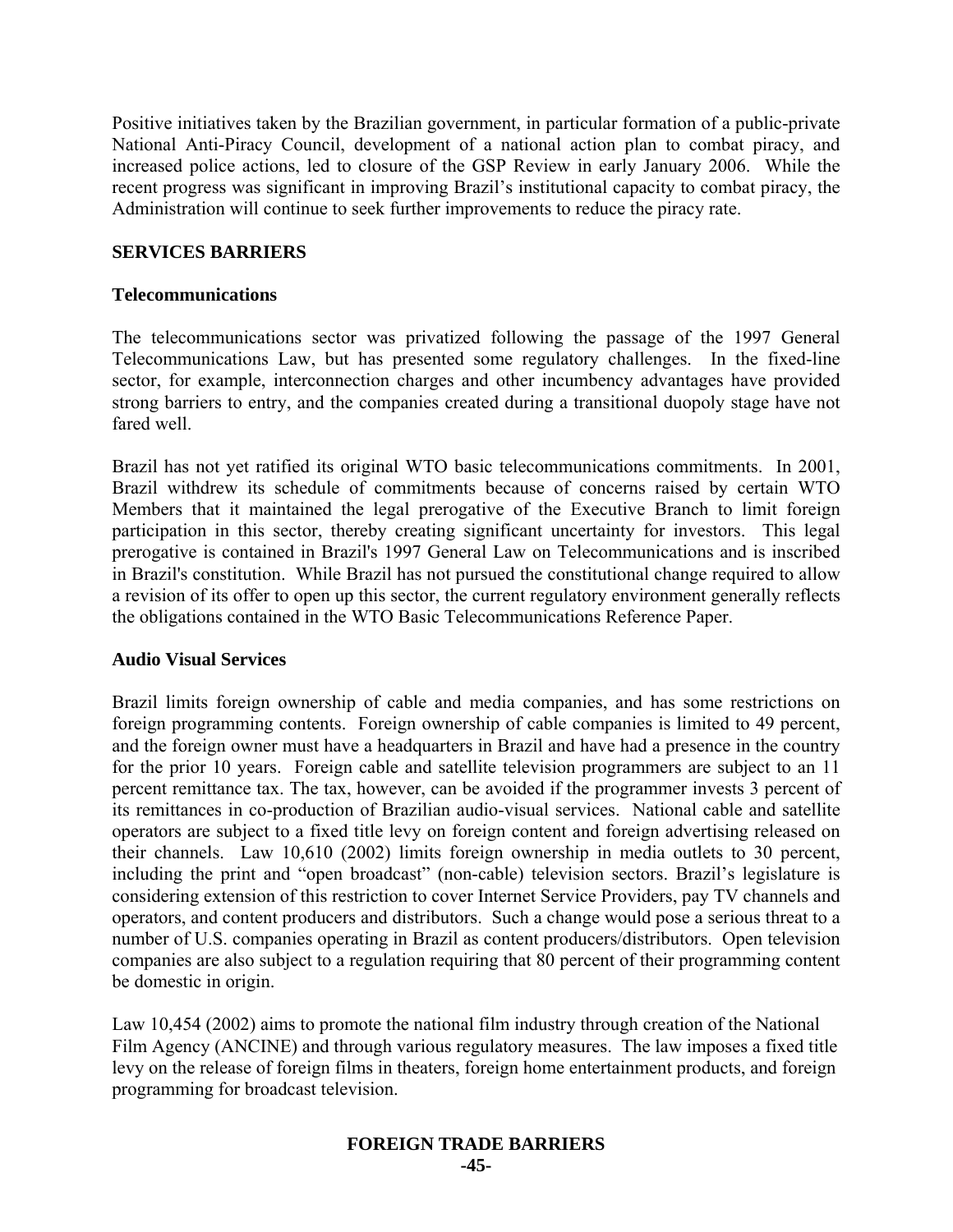Remittances to foreign producers of audiovisual works are subject to a 25 percent income withholding tax. Brazilian distributors of foreign films are subject to a levy equal to 11 percent of their withholding taxes. This tax, called the CONDECINE (Contribution to the Development of a National Film Industry), is waived for the Brazilian distributor if the producer of the foreign audiovisual work agrees to invest an amount equal to 70 percent of the income withholding tax on their remittances in co-productions with Brazilian film companies. The CONDECINE tax is also levied on any foreign cinematographic or video phonographic advertisement. The fee may vary according to the advertising content and the transmission segment.

Brazil also requires that 100 percent of all films and television shows be printed locally. Importation of color prints for the theatrical and television markets is prohibited. Theatrical screen quotas for local films exist. Quotas on domestic titles for home video distributors, while not currently enforced, present another potential hindrance to commerce.

#### **Express Delivery Services**

A bill (PL 1491/99) that would reorganize the National Postal System remains under discussion in the Brazilian Congress. The current proposal would create a regulatory agency for postal services as well as a new Postal Company of Brazil, owned and operated by the federal government. Although the bill would end the government monopoly over postal services after a ten-year period, it would also create a monopoly on the delivery of certain types of correspondence and parcels that are not now subject to regulation, such as express delivery packages, thereby significantly inhibiting market access by U.S. firms. Brazil also applies a 60 percent flat import tax on most manufactured retail goods imported by individuals that go through a simplified customs clearance procedure called RTS (simplified tax regime) that is used by express delivery services.

#### **Financial Services**

Brazil has not yet ratified its commitments from the 1997 Financial Services negotiations (known as the Fifth Protocol) or taken the necessary steps to make them binding under the General Agreement on Trade in Services (GATS). Brazil is South America's largest insurance market and earnings from premiums have grown rapidly in recent years. In 1996, Brazil eliminated the distinction between foreign and domestic capital, and many major U.S. firms have since entered the market mainly via joint ventures with established companies. Foreign participation, however, is limited to 50 percent of the capital of a company and to one third of its voting stock. Brazil maintains a government-owned reinsurance monopoly through the Brazil Reinsurance Institute (IRB). While a 1996 constitutional reform allowed for the abolishment of the monopoly, private reinsurance companies have been precluded from operating in Brazil pending passage of implementing legislation necessary to open the sector to private competition. The Brazilian government eventually dropped plans to privatize the IRB as part of the opening of the sector and opted instead to submit to Congress, in May 2005, a bill to allow private companies, including foreign ones, to offer reinsurance in the Brazilian market. The government would retain ownership of the IRB, which would continue to offer reinsurance on the domestic market. The IRB's regulatory functions would pass to the insurance regulator.